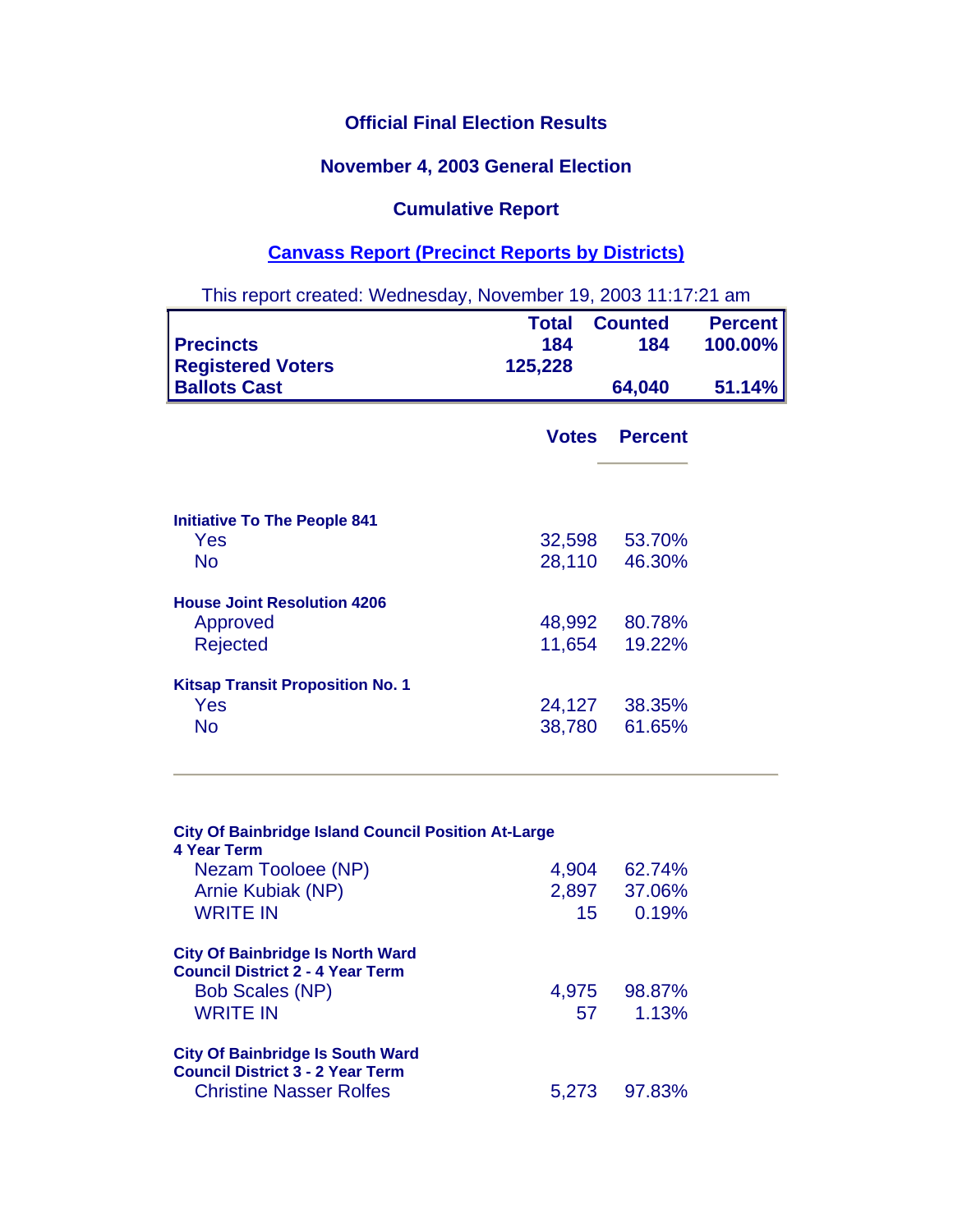| (NP)<br><b>WRITE IN</b>                                                     |                | 117 2.17%       |
|-----------------------------------------------------------------------------|----------------|-----------------|
| <b>City Of Bainbridge Is South Ward</b>                                     |                |                 |
| <b>Council District 6 - 4 Year Term</b>                                     |                |                 |
| Jim Llewellyn (NP)                                                          | 4,476          | 58.17%          |
| Michael Pollock (NP)                                                        | 3,190          | 41.46%          |
| <b>WRITE IN</b>                                                             | 29             | 0.38%           |
| <b>City Of Bremerton Council District 1</b><br><b>2 Year Unexpired Term</b> |                |                 |
| <b>Brad Gehring (NP)</b>                                                    | 432            | 55.60%          |
| Wayne A. Olsen (NP)                                                         | 343            | 44.14%          |
| <b>WRITE IN</b>                                                             | $\overline{2}$ | 0.26%           |
| <b>City Of Bremerton Council District 2</b><br><b>4 Year Term</b>           |                |                 |
| Leonard Anderson (NP)                                                       | 362            | 45.08%          |
| Cecil M. McConnell (NP)                                                     | 433            | 53.92%          |
| <b>WRITE IN</b>                                                             | 8              | 1.00%           |
| <b>City Of Bremerton Council District 4</b><br><b>4 Year Term</b>           |                |                 |
| <b>Wendy Priest (NP)</b>                                                    | 255            | 57.30%          |
| Ed Rollman (NP)                                                             | 188            | 42.25%          |
| <b>WRITE IN</b>                                                             | 2              | 0.45%           |
| <b>City Of Bremerton Council District 6</b><br><b>4 Year Term</b>           |                |                 |
| Dianne P. Robinson (NP)                                                     | 443            | 54.22%          |
| <b>Robert McConkey (NP)</b>                                                 | 369            | 45.17%          |
| <b>WRITE IN</b>                                                             | 5              | 0.61%           |
| <b>City Of Bremerton Council District 8</b>                                 |                |                 |
| 4 Year Term<br>Will Maupin (NP)                                             | 561            |                 |
| <b>WRITE IN</b>                                                             | 20             | 96.56%<br>3.44% |
|                                                                             |                |                 |
| <b>City Of Port Orchard Mayor</b><br><b>4 Year Term</b>                     |                |                 |
| Kim Abel (NP)                                                               | 911            | 59.08%          |
| Leslie J. Weatherill (NP)                                                   | 624            | 40.47%          |
| <b>WRITE IN</b>                                                             | 7              | 0.45%           |
| <b>City Of Port Orchard Council Position No. 1</b><br><b>4 Year Term</b>    |                |                 |
| Rita Dilenno (NP)                                                           | 1,125          | 96.65%          |
| <b>WRITE IN</b>                                                             | 39             | 3.35%           |
|                                                                             |                |                 |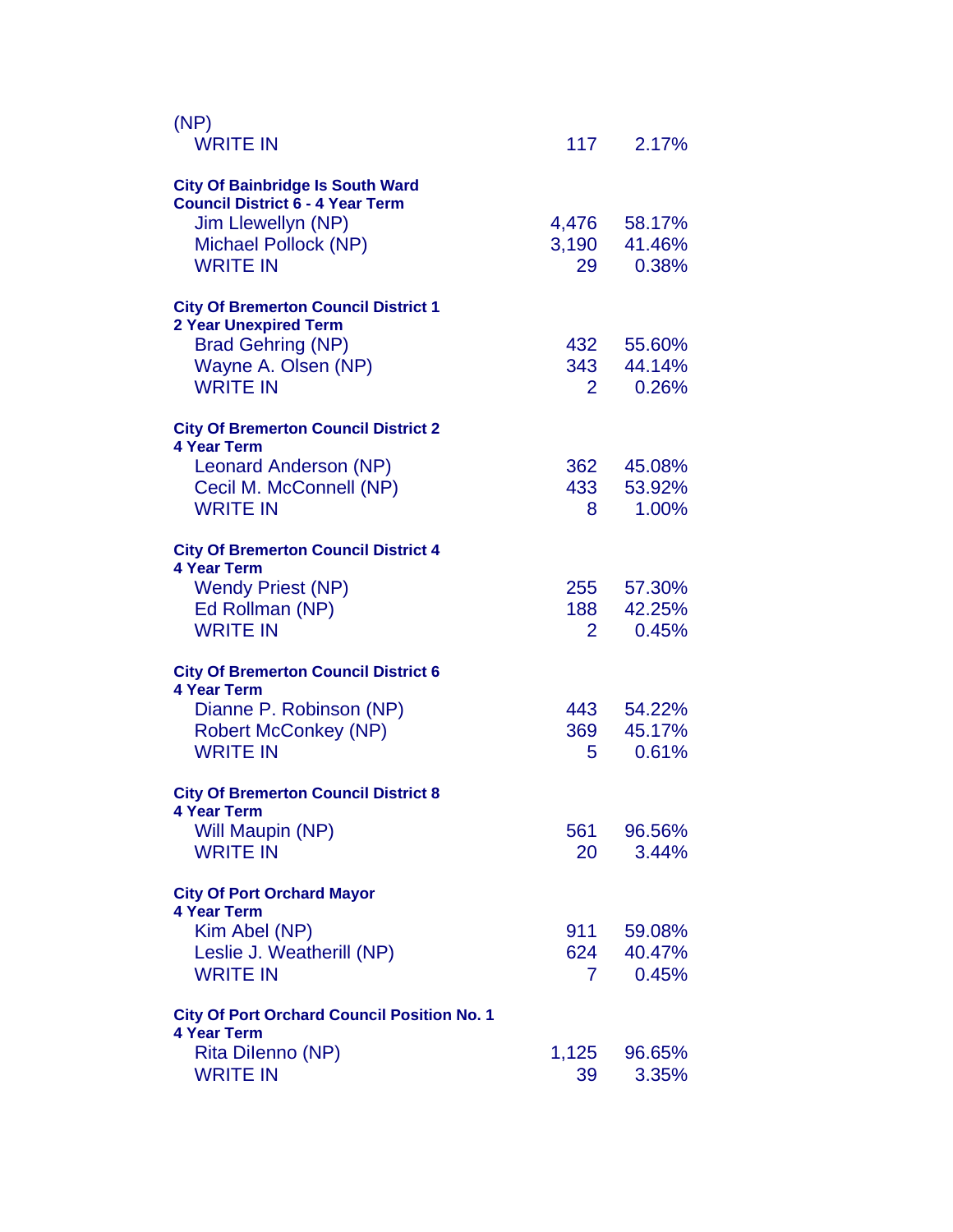| <b>City Of Port Orchard Council Position No. 4</b><br><b>4 Year Term</b> |        |              |
|--------------------------------------------------------------------------|--------|--------------|
| John W. Clauson (NP)                                                     |        | 1,147 95.90% |
| <b>WRITE IN</b>                                                          | 49     | 4.10%        |
| <b>City Of Port Orchard Council Position No. 5</b><br><b>4 Year Term</b> |        |              |
| <b>Rick Wyatt (NP)</b>                                                   | 1,147  | 96.06%       |
| <b>WRITE IN</b>                                                          | 47     | 3.94%        |
| <b>City Of Port Orchard Council Position At-Large</b>                    |        |              |
| 2 Year Term<br>Ron G. Rice (NP)                                          | 550    | 37.90%       |
| Robert G. Geiger (NP)                                                    | 893    | 61.54%       |
| <b>WRITE IN</b>                                                          | 8 -    | 0.55%        |
| <b>City Of Poulsbo Council Position No. 1</b><br><b>4 Year Term</b>      |        |              |
| Mike Regis (NP)                                                          | 1,544  | 95.60%       |
| <b>WRITE IN</b>                                                          | 71     | 4.40%        |
| <b>City Of Poulsbo Council Position No. 2</b><br><b>4 Year Term</b>      |        |              |
| Connie Lord (NP)                                                         |        | 1,149 58.00% |
| <b>Jackie Aitchison (NP)</b>                                             |        | 821 41.44%   |
| <b>WRITE IN</b>                                                          | $11 -$ | 0.56%        |
| <b>City Of Poulsbo Council Position No. 3</b><br><b>4 Year Term</b>      |        |              |
| Jim Henry (NP)                                                           |        | 1,557 95.82% |
| <b>WRITE IN</b>                                                          | 68     | 4.18%        |
| <b>City Of Poulsbo Council Position No. 4</b><br><b>4 Year Term</b>      |        |              |
| Elizabeth Hutley (NP)                                                    | 770    | 39.37%       |
| <b>Jeff McGinty (NP)</b>                                                 | 1,176  | 60.12%       |
| <b>WRITE IN</b>                                                          | 10     | 0.51%        |
| <b>Bremerton School</b><br><b>District No. 100C</b>                      |        |              |
| <b>Director Position 1 - 4 Year Term</b>                                 |        |              |
| Pat Jones (NP)                                                           | 5,294  | 60.66%       |
| Michelle White (NP)                                                      | 3,372  | 38.64%       |
| <b>WRITE IN</b>                                                          | 61     | 0.70%        |
| <b>Bremerton School</b><br><b>District No. 100C</b>                      |        |              |
| <b>Director Position 2 - Short and 4 Year Term</b>                       |        |              |
| Louis Mitchell (NP)                                                      | 4,875  | 58.12%       |
| <b>Beverly Buster (NP)</b>                                               | 3,445  | 41.07%       |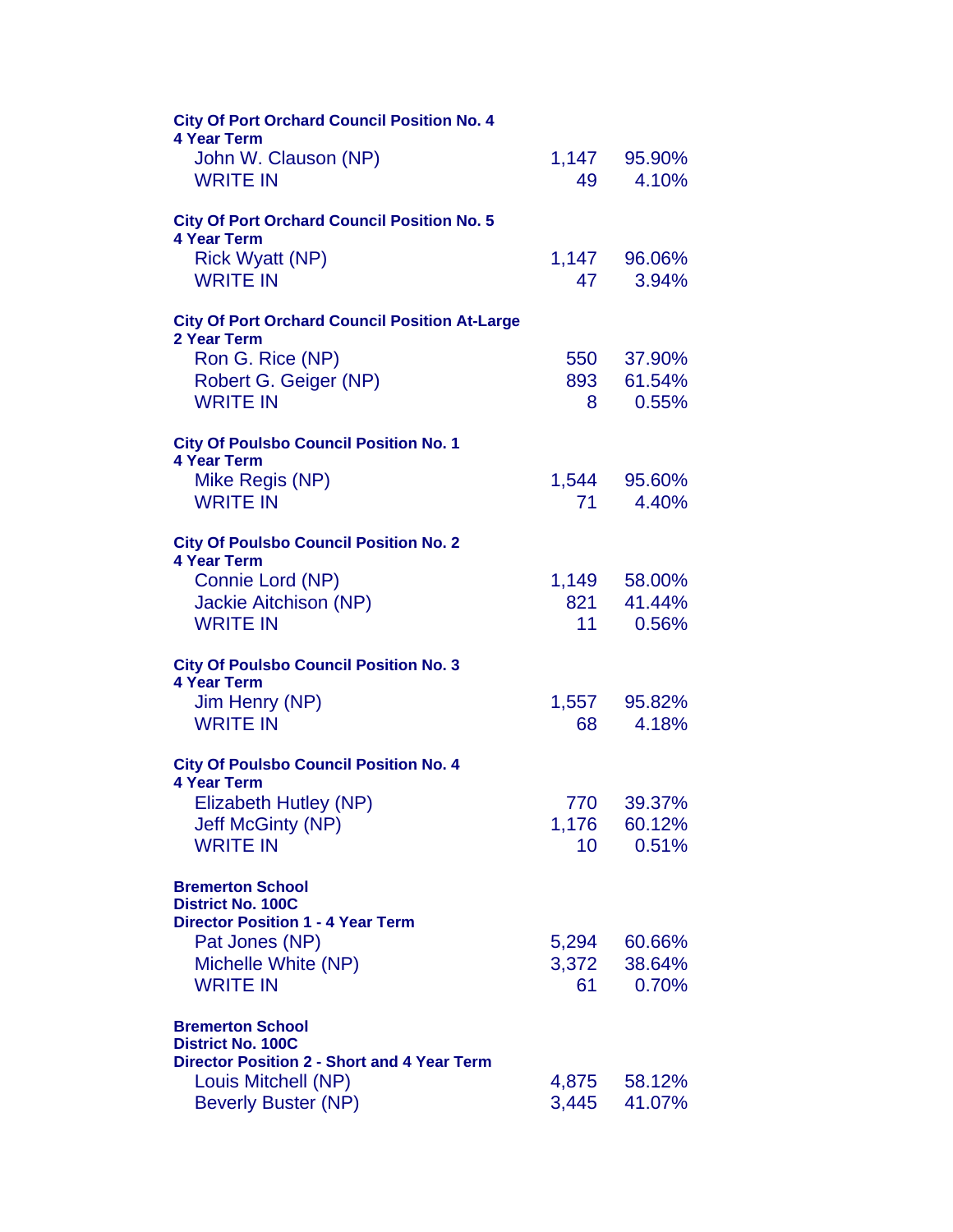| <b>WRITE IN</b>                                                                                                                                                           | 68                   | 0.81%                                 |
|---------------------------------------------------------------------------------------------------------------------------------------------------------------------------|----------------------|---------------------------------------|
| <b>Bremerton School</b><br><b>District No. 100C</b><br><b>Director Position 3 - 4 Year Term</b><br><b>Vicki Collins (NP)</b><br>Kathy A. Sorensen (NP)<br><b>WRITE IN</b> | 62                   | 4,253 52.08%<br>3,851 47.16%<br>0.76% |
| <b>Bremerton School</b><br><b>District No. 100C</b>                                                                                                                       |                      |                                       |
| <b>Director Position 4 - 2 Year Unexpired Term</b><br>Cynthia Galloway (NP)<br>Lonnie Dawson (NP)<br><b>WRITE IN</b>                                                      | 64                   | 4,093 51.31%<br>3,820 47.89%<br>0.80% |
| <b>Bainbridge Island School</b><br><b>District No. 303</b>                                                                                                                |                      |                                       |
| <b>Director District 1 - 4 Year Term</b><br>Bruce P. Weiland (NP)<br><b>WRITE IN</b>                                                                                      | 5,435<br>35          | 99.36%<br>0.64%                       |
| <b>Bainbridge Island School</b><br><b>District No. 303</b>                                                                                                                |                      |                                       |
| <b>Director District 3 - 4 Year Term</b><br>Cheryl Dale (NP)<br><b>WRITE IN</b>                                                                                           | 5,169<br>27          | 99.48%<br>0.52%                       |
| <b>Bainbridge Island School</b><br><b>District No. 303</b>                                                                                                                |                      |                                       |
| <b>Director District 4 - 4 Year Term</b><br>Dave Pollock (NP)<br><b>WRITE IN</b>                                                                                          | 4,988<br>50          | 99.01%<br>0.99%                       |
| <b>North Kitsap School</b><br><b>District No. 400</b>                                                                                                                     |                      |                                       |
| <b>Director District 2 - 4 Year Term</b><br>Dan Delaney (NP)<br>Jonathan D. Hibbs (NP)<br><b>WRITE IN</b>                                                                 | 7,726<br>77          | 75.84%<br>2,384 23.40%<br>0.76%       |
| <b>North Kitsap School</b><br><b>District No. 400</b>                                                                                                                     |                      |                                       |
| <b>Director District 4 - 4 Year Term</b><br>Catherine Ahl (NP)<br>Mick Sheldon (NP)<br><b>WRITE IN</b>                                                                    | 7,100<br>4,073<br>72 | 63.14%<br>36.22%<br>0.64%             |
| <b>North Kitsap School</b>                                                                                                                                                |                      |                                       |

**District No. 400**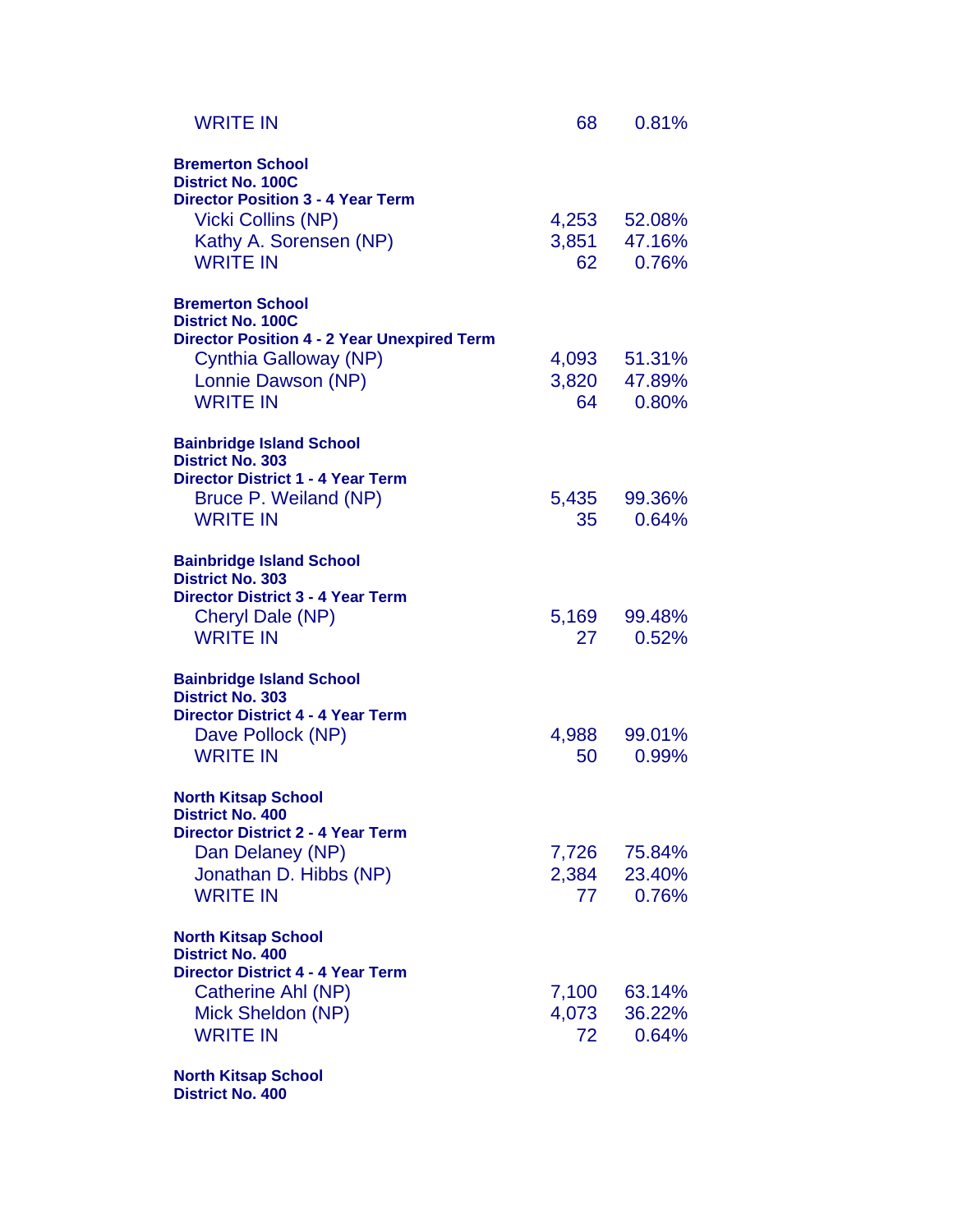| <b>Director District 5 - 4 Year Term</b><br>Frank Spargo (NP)<br>Ed Strickland (NP)<br><b>WRITE IN</b>                                                                  | 3,570<br>6,899<br>65 | 33.89%<br>65.49%<br>0.62% |
|-------------------------------------------------------------------------------------------------------------------------------------------------------------------------|----------------------|---------------------------|
| <b>Central Kitsap School</b><br><b>District No. 401</b><br><b>Director District 1 - 2 Year Unexpired Term</b><br>Bruce J. Richards (NP)<br><b>WRITE IN</b>              | 220                  | 10,716 97.99%<br>2.01%    |
| <b>Central Kitsap School</b><br><b>District No. 401</b><br><b>Director District 2 - 4 Year Term</b><br>Carl R. Johnson (NP)<br><b>WRITE IN</b>                          | 209                  | 11,321 98.19%<br>1.81%    |
| <b>Central Kitsap School</b><br><b>District No. 401</b><br><b>Director District 3 - 4 Year Term</b><br>Lawrence W. Herbert (NP)<br>Chris Stokke (NP)<br><b>WRITE IN</b> | 3,771<br>8,591<br>91 | 30.28%<br>68.99%<br>0.73% |
| <b>Central Kitsap School</b><br><b>District No. 401</b><br><b>Director District 4 - 4 Year Term</b><br><b>Christy Cathcart (NP)</b><br><b>WRITE IN</b>                  | 10,684<br>166        | 98.47%<br>1.53%           |
| <b>South Kitsap School</b><br><b>District No. 402</b><br><b>Director District 1 - 4 Year Term</b><br>Jim Huff (NP)<br><b>WRITE IN</b>                                   | 293                  | 10,929 97.39%<br>2.61%    |
| <b>South Kitsap School</b><br><b>District No. 402</b><br><b>Director District 2 - 4 Year Term</b><br>Keith W. Garton (NP)<br><b>WRITE IN</b>                            | 278                  | 10,772 97.48%<br>2.52%    |
| <b>South Kitsap School</b><br><b>District No. 402</b><br><b>Director District 5 - 4 Year Term</b><br>Patty Henderson (NP)<br><b>WRITE IN</b>                            | 237                  | 11,101 97.91%<br>2.09%    |
| <b>North Mason School</b><br><b>District No. 403</b><br><b>Director District 1 - 4 Year Term</b>                                                                        |                      |                           |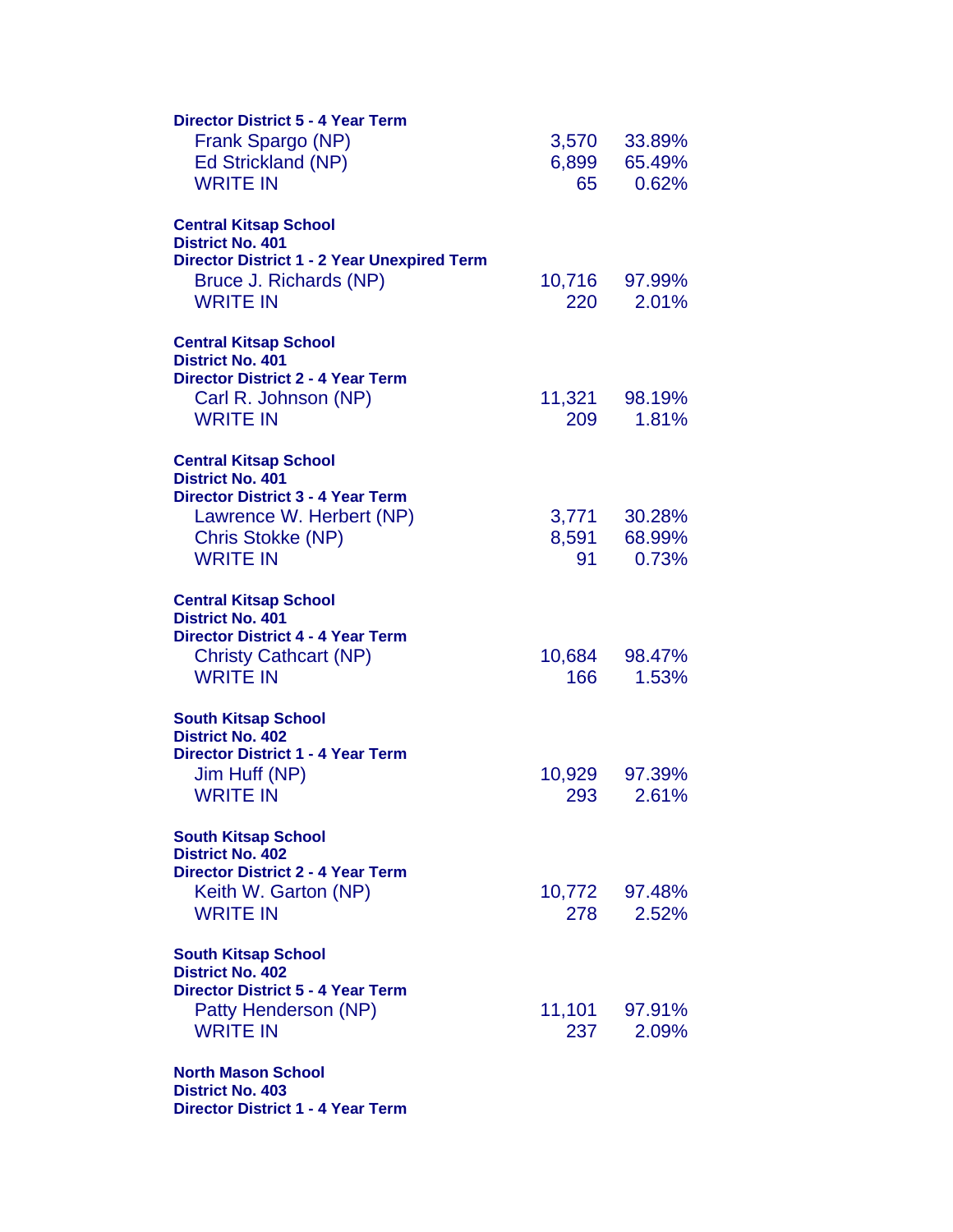| Karen A. Sorger (NP)<br><b>WRITE IN</b>                                                                                  | 51<br>O         | 100.00%<br>$0.00\%$ |
|--------------------------------------------------------------------------------------------------------------------------|-----------------|---------------------|
| <b>North Mason School</b><br><b>District No. 403</b><br><b>Director District 3 - 4 Year Term</b><br>Ken Van Buskirk (NP) | 52 <sub>2</sub> | 100.00%             |
| <b>WRITE IN</b>                                                                                                          | 0               | $0.00\%$            |
| <b>North Mason School</b><br><b>District No. 403</b><br><b>Director District 4 - 4 Year Term</b>                         |                 |                     |
| Glenn Landram (NP)                                                                                                       | 34              | 68.00%              |
| Jeff Allen (NP)                                                                                                          | 16              | 32.00%              |
| <b>WRITE IN</b>                                                                                                          | 0               | 0.00%               |
| <b>Central Kitsap Fire And Rescue</b><br><b>Commissioner Position 1 - 6 Year Term</b>                                    |                 |                     |
| Ralph E. Rogers (NP)                                                                                                     | 7,262           | 51.46%              |
| Robert A. Miller (NP)                                                                                                    | 6,760           | 47.90%              |
| <b>WRITE IN</b>                                                                                                          | 90 —            | 0.64%               |
|                                                                                                                          |                 |                     |
| <b>Bainbridge Island Fire Department</b><br><b>Commissioner Position 1 - 6 Year Term</b>                                 |                 |                     |
| Earl Johnson (NP)                                                                                                        | 5,133           | 98.96%              |
| <b>WRITE IN</b>                                                                                                          | 54              | 1.04%               |
|                                                                                                                          |                 |                     |
| <b>Kitsap County Fire Protection</b>                                                                                     |                 |                     |
| <b>District No. 7</b>                                                                                                    |                 |                     |
| <b>Commissioner Position 1 - 6 Year Term</b><br>R. Scott Lucke (NP)                                                      | 6,459           | 44.52%              |
| Roger (Pudge) Wiley (NP)                                                                                                 | 7,955           | 54.83%              |
| <b>WRITE IN</b>                                                                                                          | 95              | 0.65%               |
|                                                                                                                          |                 |                     |
| <b>Kitsap County Fire Protection</b><br><b>District No. 7</b>                                                            |                 |                     |
| <b>Commissioner Position 4 - 6 Year Term</b>                                                                             |                 |                     |
| Dave Gelsleichter (NP)                                                                                                   | 7,005           | 52.06%              |
| <b>Phil Seratt (NP)</b>                                                                                                  | 6,355           | 47.23%              |
| <b>WRITE IN</b>                                                                                                          | 95              | 0.71%               |
|                                                                                                                          |                 |                     |
| <b>North Kitsap Fire &amp; Rescue</b><br><b>Commissioner Position 1 - 6 Year Term</b>                                    |                 |                     |
| Will Stewart (NP)                                                                                                        | 4,009           | 98.77%              |
| <b>WRITE IN</b>                                                                                                          | 50              | 1.23%               |
|                                                                                                                          |                 |                     |
| <b>North Kitsap Fire &amp; Rescue</b><br><b>Commissioner Position 3 - 2 Year Unexpired Term</b>                          |                 |                     |
| Dwayne Wadlow (NP)                                                                                                       | 1,883           | 40.56%              |
| L. V. (Red) Denson (NP)                                                                                                  | 2,737           | 58.96%              |
|                                                                                                                          |                 |                     |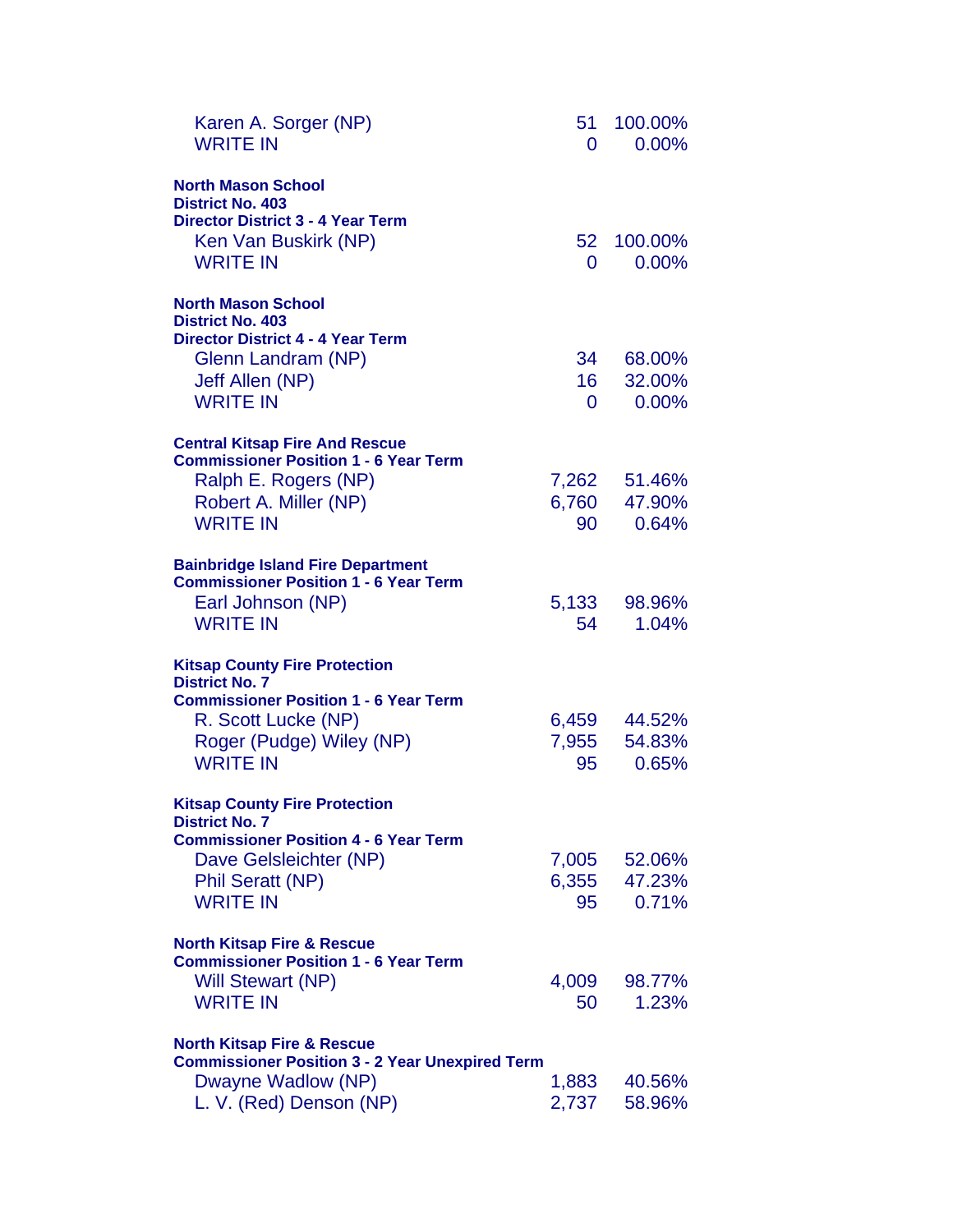| <b>WRITE IN</b>                                                                                                                     | 22          | 0.47%                 |
|-------------------------------------------------------------------------------------------------------------------------------------|-------------|-----------------------|
| <b>North Kitsap Fire &amp; Rescue</b><br><b>Commissioner Position 4 - 6 Year Term</b><br>Gillian A. Gregory (NP)<br><b>WRITE IN</b> | 49          | 3,955 98.78%<br>1.22% |
| <b>Kitsap County Fire</b>                                                                                                           |             |                       |
| <b>District No. 18</b><br><b>Commissioner Position 1 - Short and 6 Year Term</b><br>James A. Ingalls (NP)<br><b>WRITE IN</b>        | 4,785<br>66 | 98.64%<br>1.36%       |
| <b>Kitsap County Fire</b>                                                                                                           |             |                       |
| <b>District No. 18</b><br><b>Commissioner Position 2 - 4 Year Unexpired Term</b>                                                    |             |                       |
| Craig Gresham (NP)<br><b>WRITE IN</b>                                                                                               | 199         | 4,470 95.74%<br>4.26% |
|                                                                                                                                     |             |                       |
| <b>Port Of Bremerton District No. 1</b><br><b>Commissioner District 1 - 6 Year Term</b>                                             |             |                       |
| <b>Cheryl Kincer (NP)</b>                                                                                                           |             | 16,995 97.90%         |
| <b>WRITE IN</b>                                                                                                                     | 365         | 2.10%                 |
| <b>Port Of Brownsville</b>                                                                                                          |             |                       |
| <b>District No. 2</b><br><b>Commissioner District 2 - Short and 6 Year Term</b>                                                     |             |                       |
| Bob Kalmbach (NP)                                                                                                                   | 2,680       | 98.49%                |
| <b>WRITE IN</b>                                                                                                                     | 41          | 1.51%                 |
| <b>Port Of Brownsville</b>                                                                                                          |             |                       |
| <b>District No. 2</b><br><b>Commissioner District 3 - 4 Year Unexpired Term</b>                                                     |             |                       |
| Arley Bright (NP)                                                                                                                   | 817         | 29.39%                |
| Allen R. Miller (NP)<br><b>WRITE IN</b>                                                                                             | 1,942<br>21 | 69.86%<br>0.76%       |
|                                                                                                                                     |             |                       |
| <b>Port Of Illahee District No. 6</b><br><b>Commissioner District 2 - 6 Year Term</b>                                               |             |                       |
| Dennis Sheeran (NP)                                                                                                                 | 962         | 98.06%                |
| <b>WRITE IN</b>                                                                                                                     | 19          | 1.94%                 |
| <b>Port Of Indianola District No. 7</b>                                                                                             |             |                       |
| <b>Commissioner District 2 - 6 Year Term</b><br>John R. Jacobsen (NP)                                                               | 390         | 97.74%                |
| <b>WRITE IN</b>                                                                                                                     | 9           | 2.26%                 |
| <b>Port Of Keyport District No. 8</b>                                                                                               |             |                       |
| <b>Commissioner Position 3 - 6 Year Term</b>                                                                                        |             |                       |
| John F. Melrose (NP)                                                                                                                | 210         | 95.89%                |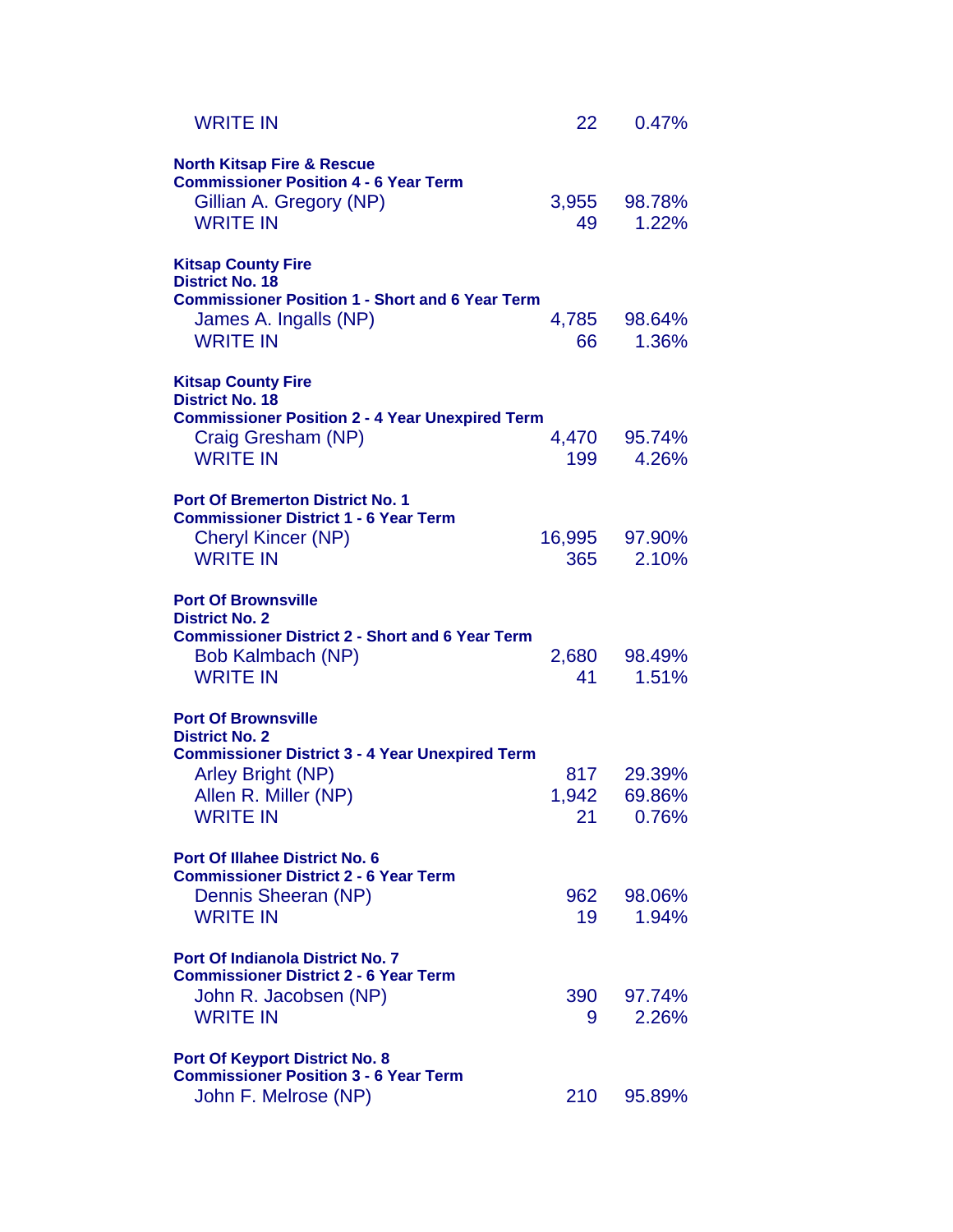| <b>WRITE IN</b>                                                                                                                                                      | 9                      | 4.11%                     |
|----------------------------------------------------------------------------------------------------------------------------------------------------------------------|------------------------|---------------------------|
| <b>Port Of Kingston District No. 9</b><br><b>Commissioner District 2 - 6 Year Term</b><br>Peter F. DeBoer (NP)<br>Evan L. Stoll (NP)<br><b>WRITE IN</b>              | 1,242<br>622<br>11     | 66.24%<br>33.17%<br>0.59% |
| <b>Port Of Manchester</b><br><b>District No. 10</b><br><b>Commissioner Position 1 - 6 Year Term</b><br>James E. Strode (NP)<br><b>WRITE IN</b>                       | 48                     | 1,224 96.23%<br>3.77%     |
| <b>Port Of Poulsbo District No. 12</b><br><b>Commissioner Position 2 - 6 Year Term</b><br>Glenn E. Gilbert (NP)<br>Gary Hoskins (NP)<br><b>WRITE IN</b>              | 826<br>738<br>9        | 52.51%<br>46.92%<br>0.57% |
| <b>Port Of Silverdale District No. 14</b><br><b>Commissioner District 3 - 6 Year Term</b><br>Scott M. Youngren (NP)<br><b>WRITE IN</b>                               | 3,566<br>203           | 94.61%<br>5.39%           |
| <b>Port Of Tracyton District No. 15</b><br><b>Commissioner District 1 - 2 Year Unexpired Term</b><br>William L. Mooney (NP)<br><b>WRITE IN</b>                       | 654<br>11              | 98.35%<br>1.65%           |
| <b>Port Of Tracyton District No. 15</b><br><b>Commissioner District 2 - Short and 6 Year Term</b><br>Gary Keenan (NP)<br><b>WRITE IN</b>                             | 665<br>4               | 99.40%<br>0.60%           |
| <b>Port Of Tracyton District No. 15</b><br><b>Commissioner District 3 - 4 Year Unexpired Term</b><br>Patrick "Pat" Wright (NP)<br>Jim Brophy (NP)<br><b>WRITE IN</b> | 420<br>251<br>6        | 62.04%<br>37.08%<br>0.89% |
| <b>Port Of Waterman District No. 16</b><br><b>Commissioner District 3 - 6 Year Term</b><br>Jack E. McCarn (NP)<br><b>WRITE IN</b>                                    | 488<br>13 <sup>7</sup> | 97.41%<br>2.59%           |
| <b>Karcher Creek Sewer District</b><br><b>Commissioner Position 3 - 6 Year Term</b><br>Tracy DeLucia (NP)<br><b>WRITE IN</b>                                         | 1,844<br>42            | 97.77%<br>2.23%           |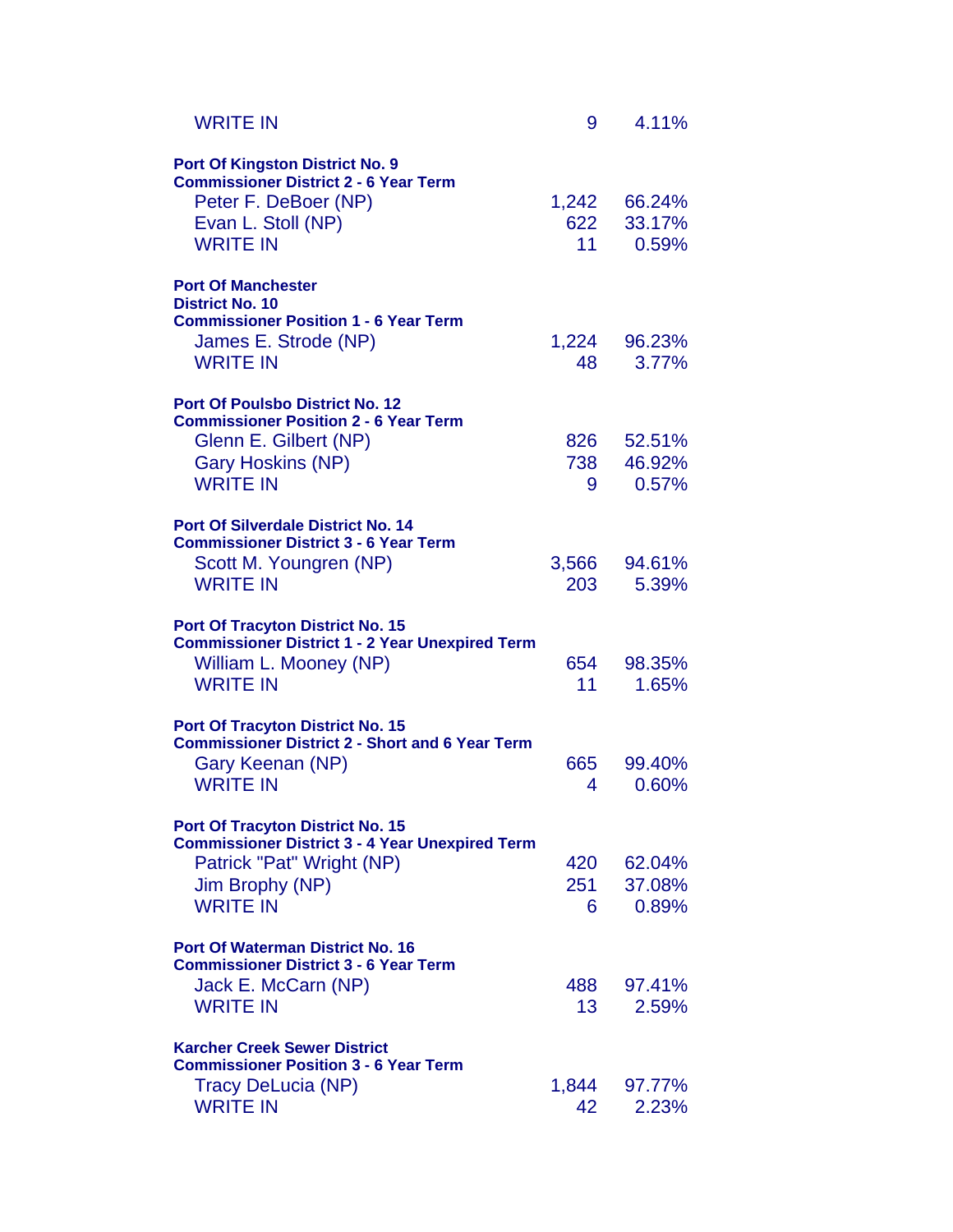| <b>Kitsap County Sewer</b><br><b>District No. 7</b>                                   |                |                  |
|---------------------------------------------------------------------------------------|----------------|------------------|
| <b>Commissioner Position 3 - 6 Year Term</b>                                          |                |                  |
| Sarah Lee (NP)                                                                        | 121            | 98.37%           |
| <b>WRITE IN</b>                                                                       | $\overline{2}$ | 1.63%            |
| <b>Annapolis Water District Water District No. 1</b>                                  |                |                  |
| <b>Commissioner Position 2 - 6 Year Term</b>                                          |                |                  |
| James Jay Hart (NP)<br><b>WRITE IN</b>                                                | 2,931<br>56    | 98.13%           |
|                                                                                       |                | 1.87%            |
| <b>Manchester Water District Water District No. 11</b>                                |                |                  |
| <b>Commissioner Position 3 - 6 Year Term</b>                                          |                |                  |
| Kyle D. Galpin (NP)<br><b>WRITE IN</b>                                                | 1,422          | 97.06%           |
|                                                                                       | 43             | 2.94%            |
| <b>Rocky Point Water</b>                                                              |                |                  |
| <b>District Water District No. 12</b><br><b>Commissioner Position 3 - 6 Year Term</b> |                |                  |
| Gilbert J. Knutzen (NP)                                                               | 395            | 98.26%           |
| <b>WRITE IN</b>                                                                       | 7              | 1.74%            |
|                                                                                       |                |                  |
| North Perry Water District Water District No. 13                                      |                |                  |
| <b>Commissioner Position 2 - 6 Year Term</b>                                          |                | 50.73%           |
| <b>Robert Prouse (NP)</b>                                                             | 1,843<br>1,762 | 48.50%           |
| Gary O. Purbaugh (NP)<br><b>WRITE IN</b>                                              | 28             | 0.77%            |
|                                                                                       |                |                  |
| <b>Sunnyslope Water</b>                                                               |                |                  |
| <b>District Water District No. 15</b><br><b>Commissioner Position 2 - 6 Year Term</b> |                |                  |
| Debbie Kenfield (NP)                                                                  | 176            | 94.12%           |
| <b>WRITE IN</b>                                                                       | 11             | 5.88%            |
|                                                                                       |                |                  |
| Silverdale Water District Water District No. 16                                       |                |                  |
| Commissioner Position 1 - 6 Year Term<br>David N. Cook (NP)                           | 3,091          | 98.31%           |
| <b>WRITE IN</b>                                                                       | 53             | 1.69%            |
|                                                                                       |                |                  |
| West Hill Water District Water District No. 20                                        |                |                  |
| <b>Commissioner Position 2 - Short and 6 Year Term</b>                                |                |                  |
| Martin Crowder (NP)<br><b>WRITE IN</b>                                                | 129<br>3       | 97.73%<br>2.27%  |
|                                                                                       |                |                  |
| <b>Bainbridge Island Park &amp; Recreation District</b>                               |                |                  |
| <b>Commissioner Position 1 - 4 Year Term</b>                                          |                |                  |
| <b>Richard LaBotz (NP)</b>                                                            | 760            | 13.18%           |
| John Grinter (NP)                                                                     | 1,684          | 29.21%<br>24.22% |
| Thomas P. Kilbane (NP)                                                                | 1,396          |                  |